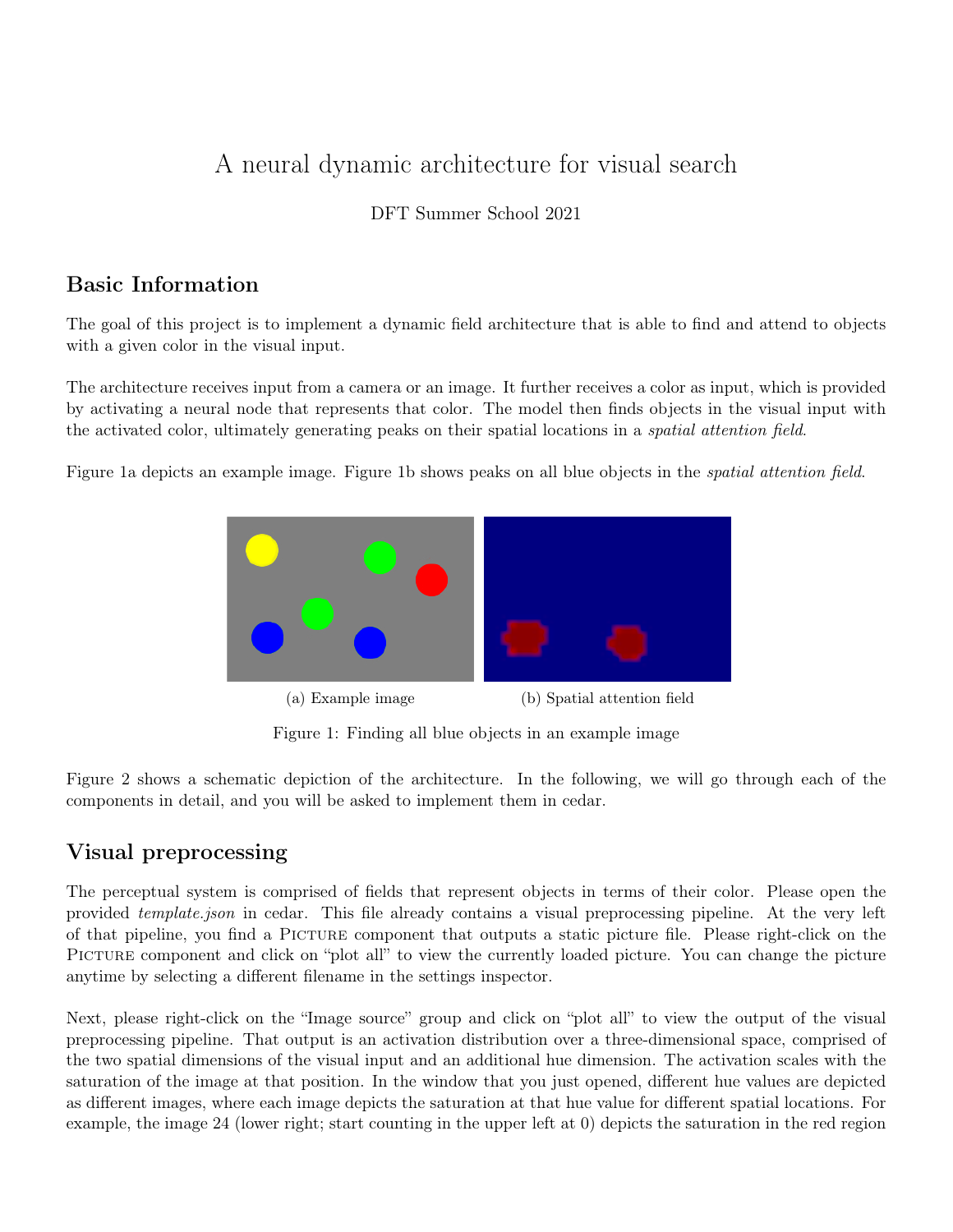

Figure 2: Schematic depiction of the model architecture.

of the color space, which has high saturation at the position of the red object. Image 7 depicts the saturation in the green region of the color space, which has high saturation at the positions of the two green objects.

# Visual search

Your first task is to implement an attentional guidance mechanism that is able to select objects with a given color. The first part of this mechanism is a color/space attention field, which is a field that is defined over the two spatial dimensions of the visual input and the hue dimension, in the same way as the output of the visual preprocessing. Please create such a field by dragging and dropping the NeuralField component, and connect the output of the visual preprocessing to that field. Note that you need to choose the sizes of the 3 dimensions in accordance with the sizes of the visual preprocessing output, which you can find out by moving your mouse over the output dot to the right of the visual preprocessing group. Please choose the field parameters in such a way that only subthreshold bumps of activation are created.

The second part are color nodes, which are neural nodes that signify that attention should be guided to objects of a certain color. Create neural nodes for the colors RED, GREEN, BLUE, and YELLOW by dragging and dropping the NODE component. Further, create and connect BOOST components that allow you to activate these nodes on demand.

The third part is a *color attention field*, which is a one-dimensional field defined over the hue dimension. Create such a field. Note that it has the same size as the hue dimension of the *color/space attention field*.

Upon activation of a color node, a peak should form in the corresponding region of the *color attention field*. For this purpose, the nodes have to project to the field with synaptic connection weights that correspond to a Gaussian centered on the location of the respective hue value. In cedar, this can be achieved using the HEBBIAN-Connection component. Create such a component for each color, and connect the respective color node to its input "source node". Set the target dimensionality and target size in accordance with the *color attention field.* Furthermore, select the option "manual weights", which allows you to specify the synaptic connection weights as a parameterized Gaussian. Center that Gaussian on the respective hue value (a sigma value of 3 should work for all four colors). The amplitudes should slightly exceed the resting level of the *color attention field*. Finally,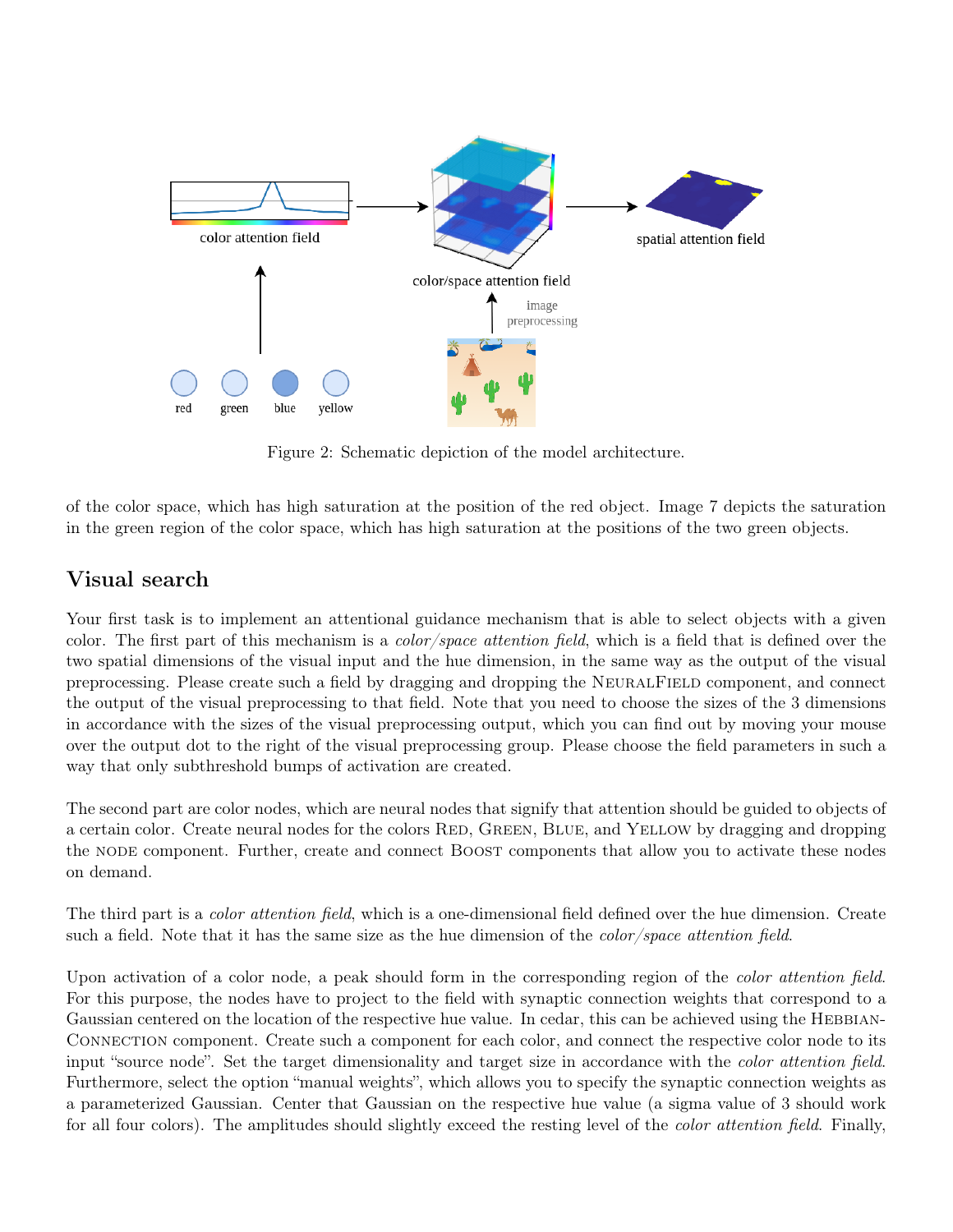connect the output of the component to the color attention field. Test the mechanism by activating different color nodes and making sure that peaks form in the appropriate regions of the color attention field.

When the *color attention field* forms a peak on a certain hue value, we want the *color/space attention field* to form peaks for all objects with that hue value. For this purpose, the color attention field has to provide slice input to the *color/space attention field* along the shared hue dimension. This is tantamount to increasing the dimensionality of the output of the *color attention field* to 3, and copying the value of c across the two added dimensions. For this purpose, create a PROJECTION component that receives input from the *color atten*tion field. Configure its output dimensionality and output dimension sizes in accordance with the *color/space* attention field. Select the index of the hue dimension for the dimension mapping property. After that, use a StaticGain to connect its output to the color/space attention field, and tune the gain factor so that the latter field forms peaks on objects with an activated color and no other objects. Test the mechanism by activating different color nodes and making sure that peaks form on the correct objects in the color/space attention field.

The last part is the creation of a *spatial attention field*. That field should be defined over the two spatial dimensions of the visual input, and should form peaks on the spatal locations of objects that receive attention in the color/space attention field. Try to figure out the steps to achieve this yourself. Note that you will need to implement a dimensionality reduction from 3 to 2 that sums the activation across the dropped dimension. This can be achieved with a PROJECTION component.

Test your architecture by trying to find and attend to objects of different colors with different input images. If you have a camera, you may want to replace the static picture by a Camera component, which allows you to perform visual search in any scene that you can point your camera to.

Congratulations! You have just implemented a neural dynamic architecture that comprises a simple model of visual search in the human brain. This architecture serves as a basis for many DFT architectures. An extension of this architecture that adds to this an interaction with scene memory, the attentional detection of visual transients, and the extraction of search cues, is described in [1]. Other extensions use this as a building block for grounding spatial language in perception ([2], [3], [4]). In the following, you can choose between one of three possible follow-up projects:

- A neural dynamic architecture for goal-directed reaching. In this project, you will build a model that enables a robot to reach for objects in its visual field.
- Using serial order to learn and replay a sequence. In this project, you will build a model for learning and reproducing sequences of colors.
- A neural dynamic architecture for the perceptual grounding of simple spatial language. In this project, you will build a model that can find and attend to objects matching a linguistic description like "the red object below the green object".

# References

- [1] Raul Grieben, Jan Tekülve, Stephan KU Zibner, Jonas Lins, Sebastian Schneegans, and Gregor Schöner. Scene memory and spatial inhibition in visual search. Attention, Perception,  $\mathscr B$  Psychophysics, pages 1–24, 2020.
- [2] John Lipinski, Sebastian Schneegans, Yulia Sandamirskaya, John P Spencer, and Gregor Schöner. A neurobehavioral model of flexible spatial language behaviors. Journal of Experimental Psychology: Learning, Memory, and Cognition, 38(6):1490, 2012.